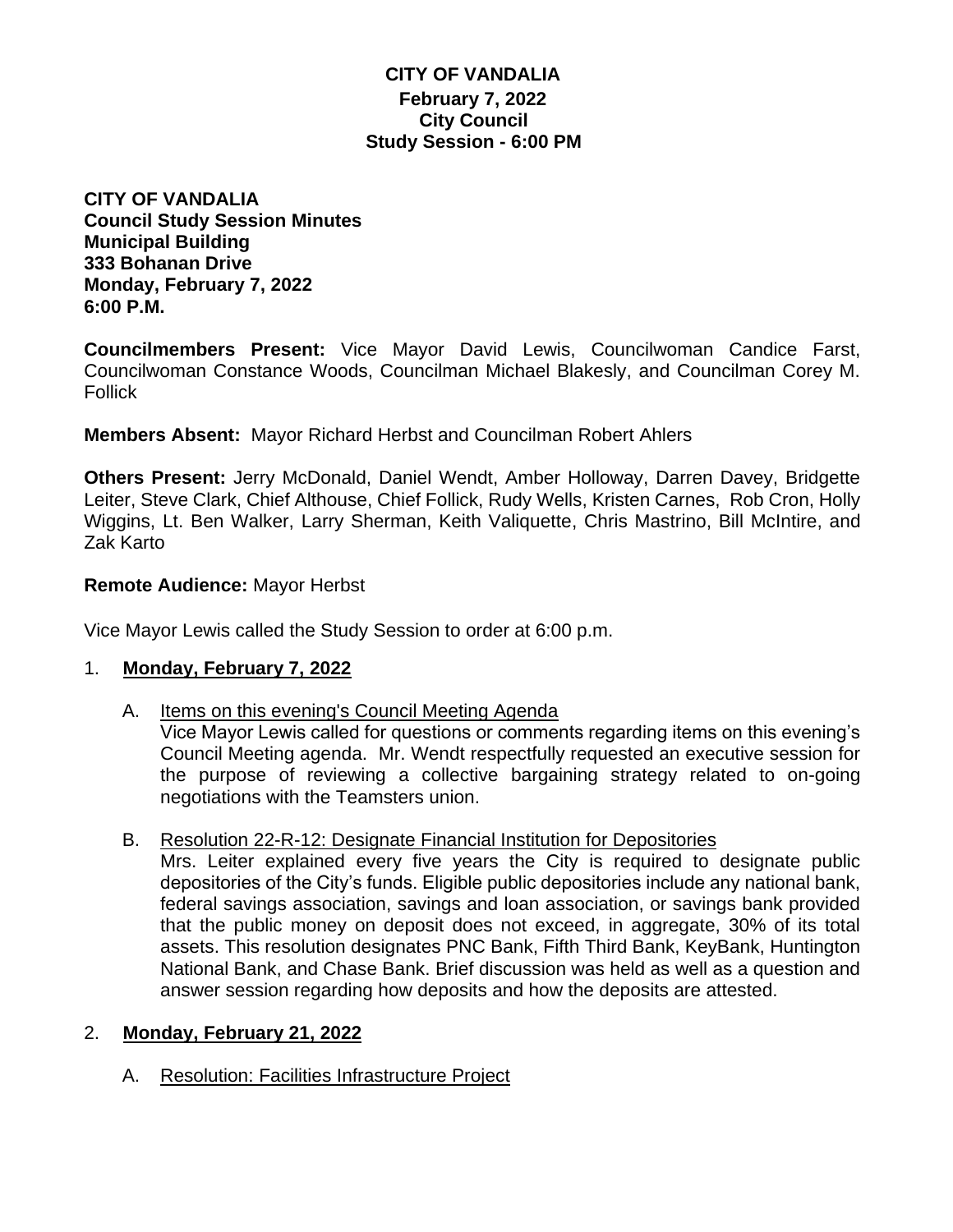City Manager Wendt and Energy Systems Group shared results and recommendations from the detailed engineering evaluation of city owned facilities. Included in the presentation was a project timeline, building lifecycle, scope of work, financial cost and savings, debt ratios as well as recommended next steps in the process. After general discussion, Mr. Wendt suggested that Council hold a Special Meeting Monday, February 14 at 8:30 a.m. to consider legislation in moving forward with the project. Council indicated a preference to do so.

# B. Resolution: Mobile Stage Refurbish Project

Parks & Recreation Director Clark explained the mobile sound stage will soon be 27 years old and is in need of refurbishing as well as new graphics to incorporate the new city logo. Century Industries is the manufacturer of the Show Master Series stage and therefore the sole source provider of the necessary components required for the refurbish project. As part of the project, Century Industries will provide a scope of work to include updated graphics design, structural and mechanical components replacement as well as new tires. He noted that Century will also provide pick-up and delivery of the sound stage between Vandalia and their manufacturing location in Sellersburg Indiana. The 2022 CIP budget has \$40,000 allotted for this project based on a quote received from Century Industries during the 2022 budget process. Brief discussion was held related to the need for a sole source service provider and whether or not the city would accept partnerships related to the stage. Councilman Follick suggested Mr. Wendt revisit this topic of discussion with the township and the local chamber to partner with the city on the mobile stage.

- o At 7:02 p.m. Vice Mayor Lewis advised the Study Session is being adjourned for the purpose of conducting the regularly scheduled Council Meeting. He indicated the Study Session will reconvene after the Council Meeting is adjourned.
- o At 7:29 p.m. Vice Mayor Lewis re-opened the Study Session and called upon Chief Follick to discuss the Fire Department Data Management System Contract.

## C. Resolution: Fire Department Data Management System Contract

Chief Follick explained in an effort to "Sharpen the Saw", the Division of Fire proposed an \$30,000 increase to our Data Processing (110.221.5237) line of our Operations Budget to address the needed replacement of the Division of Fire's current fire/EMS data management system. The Division of Fire's current data management system (Emergency Reporting) was purchased in 2015. Since that time the Division of Fire has experienced a steady decline of customer support and service. He advised, in early 2021, ERS was purchased by a larger software company. ESO a more well established medical data management firm purchased ERS. Service in this short "honeymoon period" has not improved and recently the Division of Fire was notified that it is ESO's intents on "sunsetting" our current ERS data management system but provided no timeline. ESO states that this is to provide its customers with a "new and improved software solution", which is essentially parts and pieces of the ERS mixed together with ESO's current product. Chief Follick shared, in the eighteen years that he has been with the department, this has happened three times, wherein the fire/EMS data systems get purchased and dismantled. Typically, it's a strategy for larger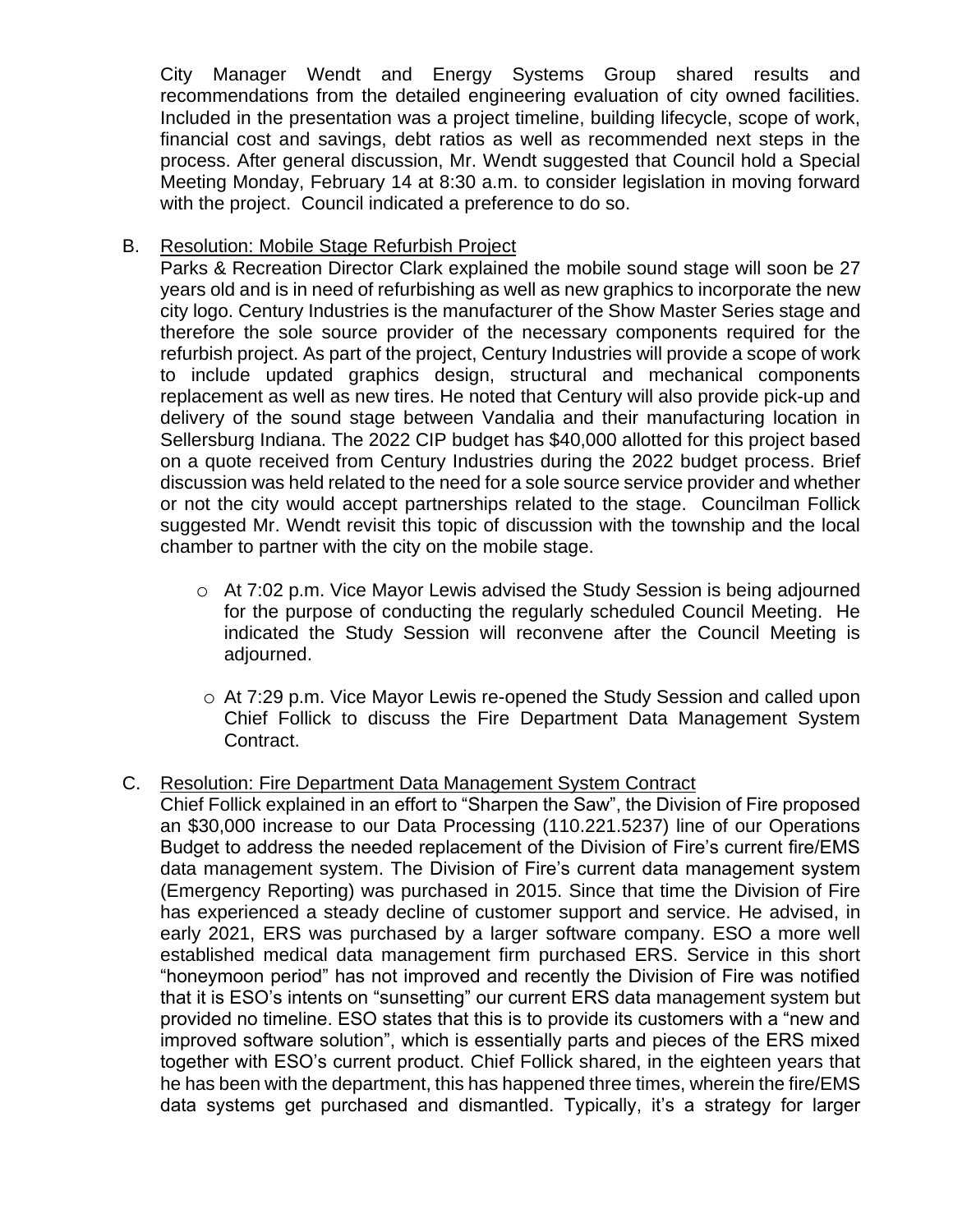companies to eliminate the small more economical software solutions. Rarely is it to improve a "higher end" software solution. He advised the Division of Fire staff has researched all of the contingencies and feel that it is time for us to implement a new data management system with the goal of this purchase to be bring our data management needs into one system which includes:

- Fire/EMS incident reports
- Occupancy information(Fire Inspections, Required Hazardous Materials Reporting, and Underground Tanks)
- Vehicle/Facility Maintenance records
- Firefighter Training Files
- Inventory
- Operational tasks
- Outreach, Public Education, and Fire Station Tour Data

Chief Follick noted the Division of Fire received two quotes, after review of the submissions, the Division of Fire is recommending that council consider approving a contract be awarded to Image Trend in an amount not to exceed \$26,847.00 for the first year and in the amount of \$20,322.00 annually after 2022. He explained the Division of Fire budgeted \$30,000 in its 2022 operations and maintenance budget to cover the cost of this purchase. A budget savings will be realized in 2023 when we eliminate other software programs that can be replaced by Image Trend in the current set-up or through the addition of software updates to the system.

D. Resolution: Purchase of Message Boards

Mr. Cron explained the 2022 Capital Improvement Budget includes \$40,000 for portable message boards. The addition of these devices will align with the City's policy goals as identified by City Council. They will promote a Safe and Secure way to notify traveling public of construction, traffic delays or special events that may require detours. We anticipate using the message boards for advanced warning of upcoming construction projects, assisting in traffic control of special events such as the Air Show parade, and advertising events at the Art Park. They may also be used by other city departments such as the Parks and Recreation Department for special events or Police and Fire Departments in emergency situations. He advised staff received two quotes for the message boards. First, Star Safety has submitted the State of Ohio contract price of \$18,995.00 each. We also received a quote from a Vandalia company, Sun Belt Rentals, Inc, of \$17,213.00 each for a comparable message board. Mr. Cron concluded by recommending the purchase of two Wanco WTMMB Solar Message Boards from Sun Belt Rentals, Inc. at the submitted price of \$17,213.00 each for a total of \$34,426.00.

# 3. **Discussion**

# A. Vandalia Public Works / Department of Engineering Services Radio Repeater Project

Mr. Cron advised the 2022 Capital Improvement Budget included \$40,000.00 to invest in a new repeater for our portable and mobile radio system. The repeater for our radio system that was formerly on the Sports Complex Water Tower is no longer in service and beyond its useful life and has been taken down. It is critical for our communications that we get the repeater replaced and back up in service. This purchase fits directly in line with our Safe and Secure policy goal that City Council has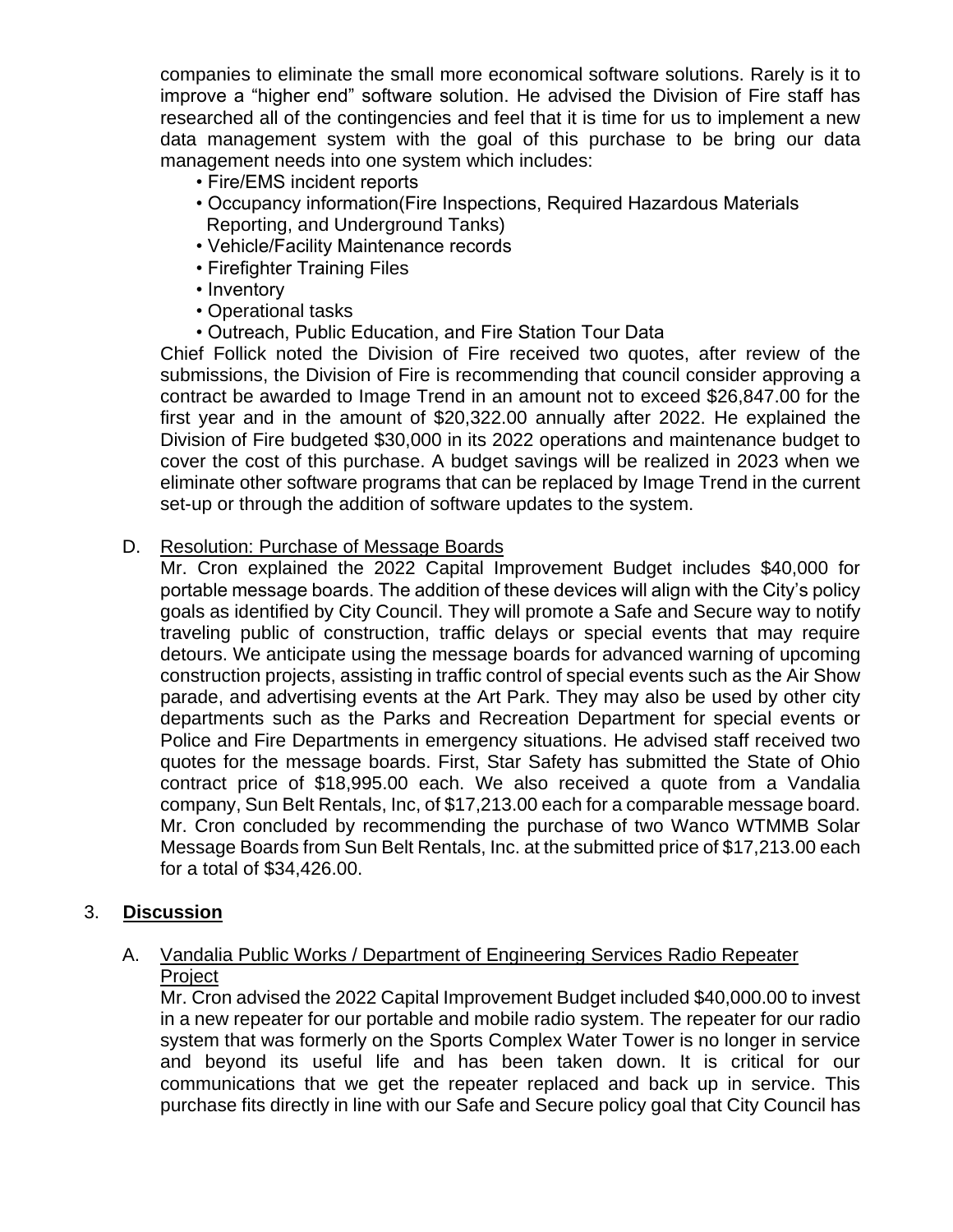adopted. This purchase will allow Public Works crews access to city wide radio communication coverage and will allow the crews to communicate with Police and Fire Departments in emergency situations. Once the repeater is up and in service, we will evaluate all our current radios and replace if needed. Mr. Cron advised we will also purchase portable radios for supervisors and for our inspectors. These would have been very beneficial in situations like the 2019 tornado as they were performing building checks. The remaining dollars will be used for additional mobile radios as needed and the portable radios. He explained the cost for mobile radios is \$752.54 each and the portable radios are \$642.54 each. Mr. Cron concluded by recommending the purchase of Motorola VHF Repeater package including installation and a base radio for the Public Works Facility through P&R Communications, the sole source provider, at their submitted cost of \$19,570.08.

#### B. Agile User Fees

Chief Althouse explained the Vandalia Division of Police transitioned public safety radio communications to the State's Multi-Agency Radio Communications System (MARCS) in 2016. As part of MARCS, two IP-VPN connections serviced by Agile Networks were established. Agile Networks continues to monitor and service these IP-VPN primary and secondary connections. Agile Networks is the sole service provider for these IP-VPN connections. Chief Althouse concluded by noting the 2022 budget for this expense is \$14,880.00 and the annual maintenance fees are \$14,880.00.

## C. 2022 Radio Maintenance Fees

Chief Althouse advised the Vandalia Division of Police transitioned public safety radio communications to the State's Multi-Agency Radio Communications System (MARCS) in 2016. Additionally, VPD's Communications Center was upgraded in 2015. P&R Communications provided the radio consoles and equipment and has serviced this equipment since the upgrade. P&R Communications provides exceptional service to the Division of Police and readily responds when there are any issues with the public safety radio equipment. He noted they also complete annual inspections and upgrades to the radio software. Chief Althouse concluded by noting the 2022 budget for radio maintenance with P&R Communications is \$11,112.00 and the annual maintenance & service fees are \$11,112.00.

## D.2022 Miami Valley Regional Crime Laboratory Fees

Chief Althouse advised Vandalia Division of Police has used the services of the Miami Valley Regional Crime Laboratory (MVCRL) exclusively for more than 40 years. The service delivery and quality of the laboratory's evidentiary work for Vandalia has been excellent. Among its many services, the Crime Lab staff provides formal training and certification to Vandalia police officers as evidence technicians. As a member agency, VPD receives the MVRCL Evidence Technician training course at no additional costs; equipment and supplies to furnish evidence kits, including plastic tubes, OVI evidence kits and fingerprint power; expert testimony for submitted laboratory casework; expedited case analysis upon request; direct email access to laboratory analysts, including a portal for report review; the MVRCL/MCCO newsletter; and a laboratory virtual tour. He advised the city's participation as an MVRCL member ensures reliability, dependability, and customer service that the Division of Police and our citizens deserve. Chief Althouse recommended the city continue receiving laboratory